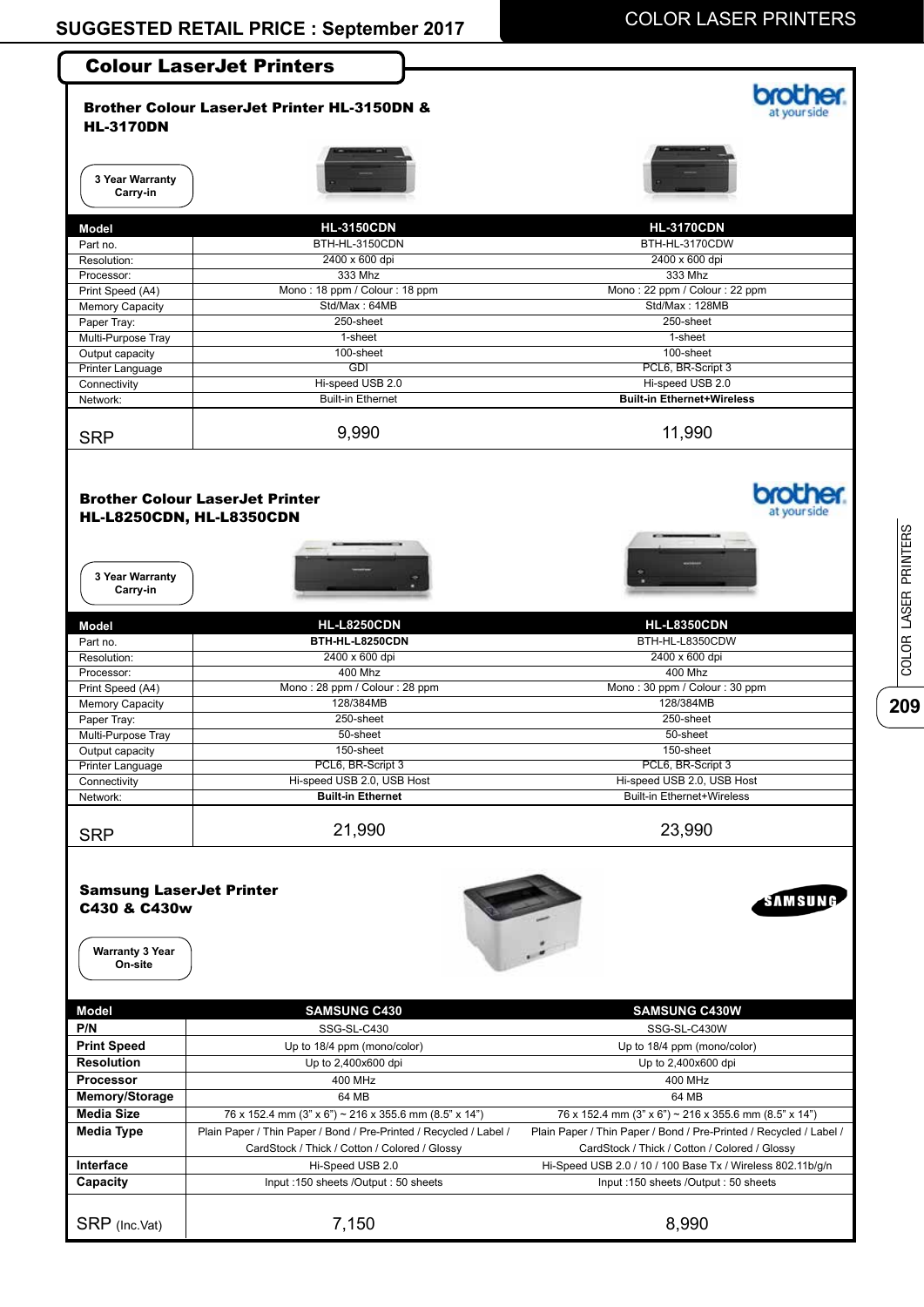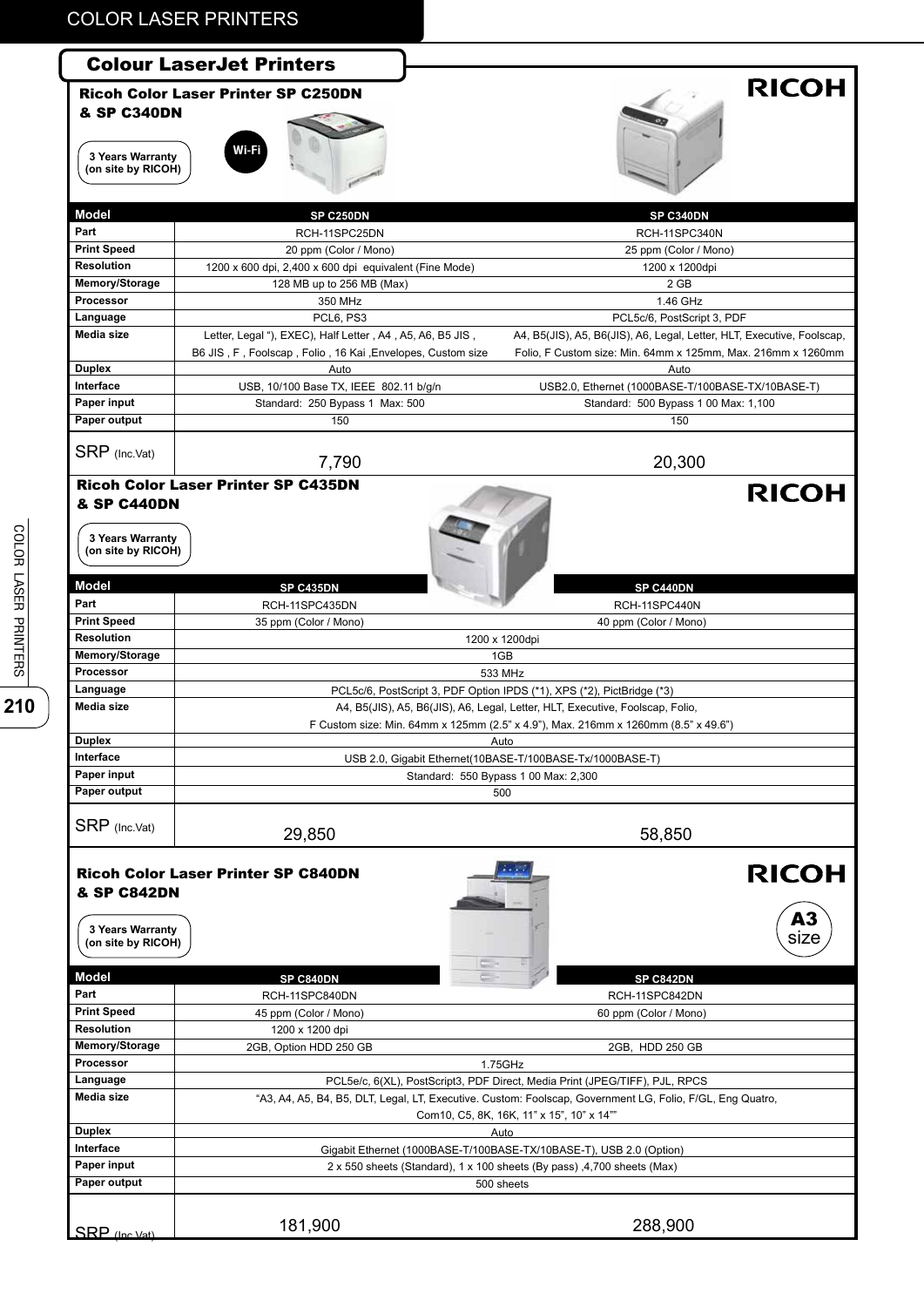**211**

COLOR LASER PRINTERS

COLOR LASER PRINTERS

|                                             | <b>COLOR LASER PRINTERS</b>                                                     | OKI                                                     |
|---------------------------------------------|---------------------------------------------------------------------------------|---------------------------------------------------------|
| <b>OKI: C332DN &amp; C532DN</b>             |                                                                                 |                                                         |
|                                             |                                                                                 |                                                         |
|                                             |                                                                                 |                                                         |
| 3 Year with onsite<br>service, LED Lifetime |                                                                                 |                                                         |
|                                             |                                                                                 |                                                         |
| <b>Model</b>                                | OKI C332dn (OKI-46403103)                                                       | OKI C532dn (OKI-46356103)<br>30 ppm Color, 30 ppm Mono  |
| <b>Printer Speed</b><br>Resolution          | 26 ppm Color, 30 ppm Mono<br>1200 x 600dpi with ProQ2400 Multi-level Technology | 1200x1200 dpi                                           |
| Memory                                      | $1 GB + 3 GB$ eMMC                                                              | 1 GB + 3 GB eMMC                                        |
| Media Sized                                 | A4, Letter, Legal, Banner 1320mm                                                | A4, Letter, Legal, Banner 1320mm                        |
| Language                                    | "PCL6 (XL3.0) and PCL5c, PostScript 3 (Emulation),                              | "PCL6 (XL3.0) and PCL5c, PostScript 3 (emulation),      |
|                                             | IBM-ProPrinter, EPSON-FX, XPS, PDF (V1.7)"                                      | PDF v1.7, SIDM (IBM-PPR, EPSON-FX), XPS"                |
| Paper Tray                                  | Tray1: 250 sheets, MP Tray: 100 sheets                                          | Tray1: 300 sheets, MP Tray: 100 sheets                  |
| Interface                                   | Hi Speed USB 2.0, 10/100/1000Base-Tx                                            | Hi Speed USB 2.0, 10/100/1000Base-Tx                    |
|                                             | Wireless 802.11a/b/g/n(Optional)                                                | Wireless 802.11a/b/g/n(Optional)                        |
| Duplex                                      | Standard                                                                        | Standard                                                |
| <b>SRP</b>                                  | 8,900                                                                           | 19,900                                                  |
| <b>OKI: C612N &amp; C712N</b>               |                                                                                 |                                                         |
|                                             |                                                                                 | OKI                                                     |
|                                             |                                                                                 |                                                         |
|                                             |                                                                                 | œ.                                                      |
|                                             |                                                                                 |                                                         |
| 3 Year with onsite                          |                                                                                 |                                                         |
| service, LED Lifetime                       |                                                                                 |                                                         |
|                                             |                                                                                 |                                                         |
| Model<br><b>Printer Speed</b>               | OKI C612n (OKI-46406018)<br>34 ppm color, 36 ppm Mono                           | OKI C712n (OKI-46406118)<br>34 ppm color, 36 ppm Mono   |
| Resolution                                  | 1200 x 600dpi with ProQ2400 Multi-level Technology                              | 1200 x 600dpi with ProQ2400 Multi-level Technology      |
| Memory                                      | 256MB, Max: 768MB                                                               | 256MB, Max: 768MB                                       |
| Media Sized                                 | A4, Letter, Legal, Banner 1320mm                                                | A4, Letter, Legal, Banner 1320mm                        |
| Language                                    | PCL6 (XL3.0), PCL5c, PostScript 3 (emulation),                                  | PCL6 (XL3.0), PCL5c, PostScript 3(emulation), PDF v1.7, |
|                                             | PDF v1.7, SIDM (IBM-PPR, EPSON-FX), XPS                                         | SIDM (IBM-PPR, EPSON-FX), XPS                           |
| Paper Tray                                  | Tray1: 300 sheets, MP Tray: 100 sheets                                          | Tray1: 530 sheets, MP Tray: 100 sheets                  |
| Interface                                   | Hi Speed USB 2.0, 10/100/1000Base-Tx                                            | Hi Speed USB 2.0, 10/100/1000Base-Tx                    |
|                                             | Wireless 802.11a/b/g/n(Optional)                                                | Wireless 802.11a/b/g/n(Optional)                        |
| Duplex                                      | Optional                                                                        | Optional                                                |
| <b>SRP</b>                                  | 23,900                                                                          | 35,900                                                  |
| OKI: C833N & C911DN                         |                                                                                 | OKI                                                     |
|                                             |                                                                                 |                                                         |
|                                             |                                                                                 |                                                         |
|                                             |                                                                                 |                                                         |
|                                             |                                                                                 |                                                         |
| 3 Year with onsite                          |                                                                                 | A3                                                      |
| service, LED Lifetime                       |                                                                                 | size                                                    |
|                                             |                                                                                 |                                                         |
| <b>Model</b>                                | OKI C833n (OKI-46396616)                                                        | OKI-C911dn (OKI-45530408)                               |
| <b>Printer Speed</b>                        | 35 ppm Color/Mono A4, 20 ppm Color/Mono A3                                      | 50 ppm Color/Mono A4, 28 ppm Color/Mono A3              |
| Resolution                                  | 1200 x 600dpi with ProQ2400 Multi-level Technology                              | 1200 x 1200dpi with ProQ2400 Multi-level Technology     |
| Memory                                      | 256MB, Max: 768MB                                                               | 2 GB                                                    |
| Media Sized                                 | A3, A4, Letter, Legal, Banner 1320mm                                            | A3+, A4, Letter, Legal, Banner 1320mm                   |
| Language                                    | PCL6 (XL3.0) and PCL5c, PostScript3 emulation,                                  | PCL6 (XL3.0) and PCL5c, PostScript3 emulation,          |
|                                             | PDF v1.7, SIDM(IBM-PPR, EPSON-FX), XPS                                          | PDF v1.7, SIDM(IBM-PPR, EPSON-FX), XPS                  |
| Paper Tray                                  | Tray1: 300 sheets, MP Tray: 100 sheets                                          | Tray1: 530 sheets, MP Tray: 250 sheets                  |
| Interface                                   | "Hi Speed USB 2.0, 10/100/1000Base-Tx                                           | Hi Speed USB 2.0, 10/100/1000Base-Tx                    |
|                                             | Wireless 802.11a/b/g/n(Optional)"                                               | Standard                                                |
|                                             |                                                                                 |                                                         |
|                                             | Optional                                                                        |                                                         |
| Duplex<br><b>SRP</b>                        | 65,500                                                                          | 115,000                                                 |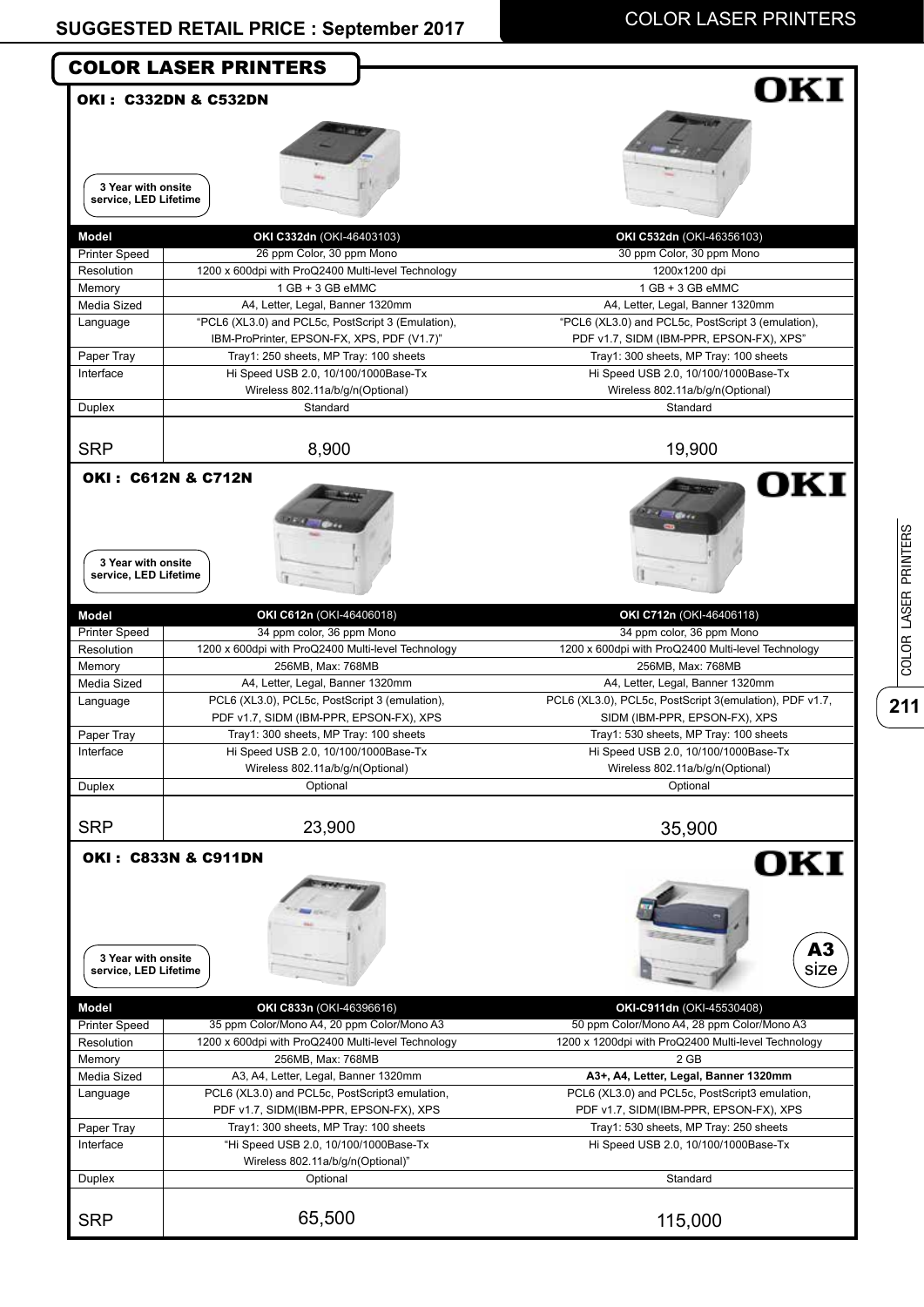| <b>COLOR LASER PRINTERS</b>                     |                        |                                                                                      |                               |
|-------------------------------------------------|------------------------|--------------------------------------------------------------------------------------|-------------------------------|
| <b>FUJI XEROX:</b><br><b>DocuPrint CP305d</b>   |                        |                                                                                      | <b>FUJI XETOX</b>             |
| 3 Years Warranty<br>(onsite by Fuji Xerox)      |                        |                                                                                      | <b>ICT 2560</b><br>A4<br>size |
|                                                 |                        |                                                                                      |                               |
| <b>Model</b>                                    |                        | DocuPrint CP305 D                                                                    |                               |
| Part Number                                     |                        | XRX-DPCP305D                                                                         |                               |
| Speed / PPM<br>Processor                        |                        | Up to 23ppm for BW and colour (A4)<br>400MHz                                         |                               |
| Resolution                                      |                        | 600x600 dpi ; 9600x600 dpi (enchanced)                                               |                               |
| Memory Std./Max.                                |                        | 256 MB                                                                               |                               |
| <b>Printer Language</b>                         |                        | PPCL5e/PCL6, XPS, HPGL/HPGL2,<br>TIFF, PDF Direct, Adobe PostScript 3 (Ver.3017.104) |                               |
| <b>Paper Capacity</b>                           |                        | 250+100 sheets                                                                       |                               |
| Media Sized                                     |                        | A4, A5, Letter, Legal, US Folio, Officio, JIS B5, ISO                                |                               |
| Interface                                       |                        | USB 2.0, Ethernet 10 Base-T/100 Base-TX                                              |                               |
| Feature                                         |                        |                                                                                      |                               |
| <b>SRP</b>                                      |                        | 16,760                                                                               |                               |
| <b>FUJI XEROX:</b><br><b>DocuPrint C5005</b>    |                        |                                                                                      | <b>FUJI XEroX</b>             |
| 3 Years Warranty<br>(onsite by Fuji Xerox)      |                        |                                                                                      | A3<br>size                    |
|                                                 |                        | DocuPrint C5005                                                                      |                               |
| Part Number                                     |                        | <b>XRX-C5005</b>                                                                     |                               |
| Speed / PPM                                     |                        | 55 ppm (B&W) / 50 ppm for color                                                      |                               |
| Processor                                       |                        | 933 MHz                                                                              |                               |
| Resolution<br>Memory Std./Max.                  |                        | 1200x1200 dpi                                                                        |                               |
| <b>Printer Language</b>                         |                        | 1 GB<br>PCL6, PCL5, Adobe Postscript 3, XPS, PDF                                     |                               |
| Paper Capacity                                  |                        | 560+100 sheets                                                                       |                               |
| Media Sized                                     |                        | A5 SEF, A4, A3 SEF, B5, B4 SEF, Letter, Legel, Ledger                                |                               |
| Interface                                       |                        | 10/100 Base-TX, USB 2.0                                                              |                               |
| Feature                                         |                        |                                                                                      |                               |
| <b>SRP</b>                                      |                        | 160,500                                                                              |                               |
| <b>Ricoh Color</b><br>Printer SP C840DN, C842DN |                        |                                                                                      | <b>RICOH</b><br><b>NEW!</b>   |
| <b>3 Years Warranty</b><br>(on site by RICOH)   |                        |                                                                                      | A3<br>size                    |
| <b>Model</b>                                    | SP C840DN (A3 Laser)   |                                                                                      | SP C842DN (A3 Laser)          |
| Part                                            | RCH-11SPC840DN         |                                                                                      | RCH-11SPC842DN                |
| <b>Print Speed</b>                              | 45 ppm (Color / Mono)  |                                                                                      | 60 ppm (Color / Mono)         |
| <b>Resolution</b>                               |                        | 1200 x 1200 dpi                                                                      |                               |
| Memory/Storage<br>Processor                     | 2GB, Option HDD 250 GB | 1.75GHz                                                                              | 2GB, HDD 250 GB               |
| Language                                        |                        | PCL5e/c, 6(XL), PostScript3, PDF Direct, Media Print (JPEG/TIFF), PJL, RPCS          |                               |
| Media size                                      |                        | "A3, A4, A5, B4, B5, DLT, Legal, LT, Executive. Custom: Foolscap, Government LG,     |                               |
|                                                 |                        | Folio, F/GL, Eng Quatro, Com10, C5, 8K, 16K, 11" x 15", 10" x 14""                   |                               |
| <b>Duplex</b>                                   |                        | Auto                                                                                 |                               |
| Interface                                       |                        | Gigabit Ethernet (1000BASE-T/100BASE-TX/10BASE-T), USB 2.0 (Option)                  |                               |
| input capacity                                  |                        | 2 x 550 sheets (Standard), 1 x 100 sheets (By pass), 4, 700 sheets (Max)             |                               |
| output capacity                                 |                        | 500 sheets                                                                           |                               |
| SRP (Inc.Vat)                                   | 181,900                |                                                                                      | 288,900                       |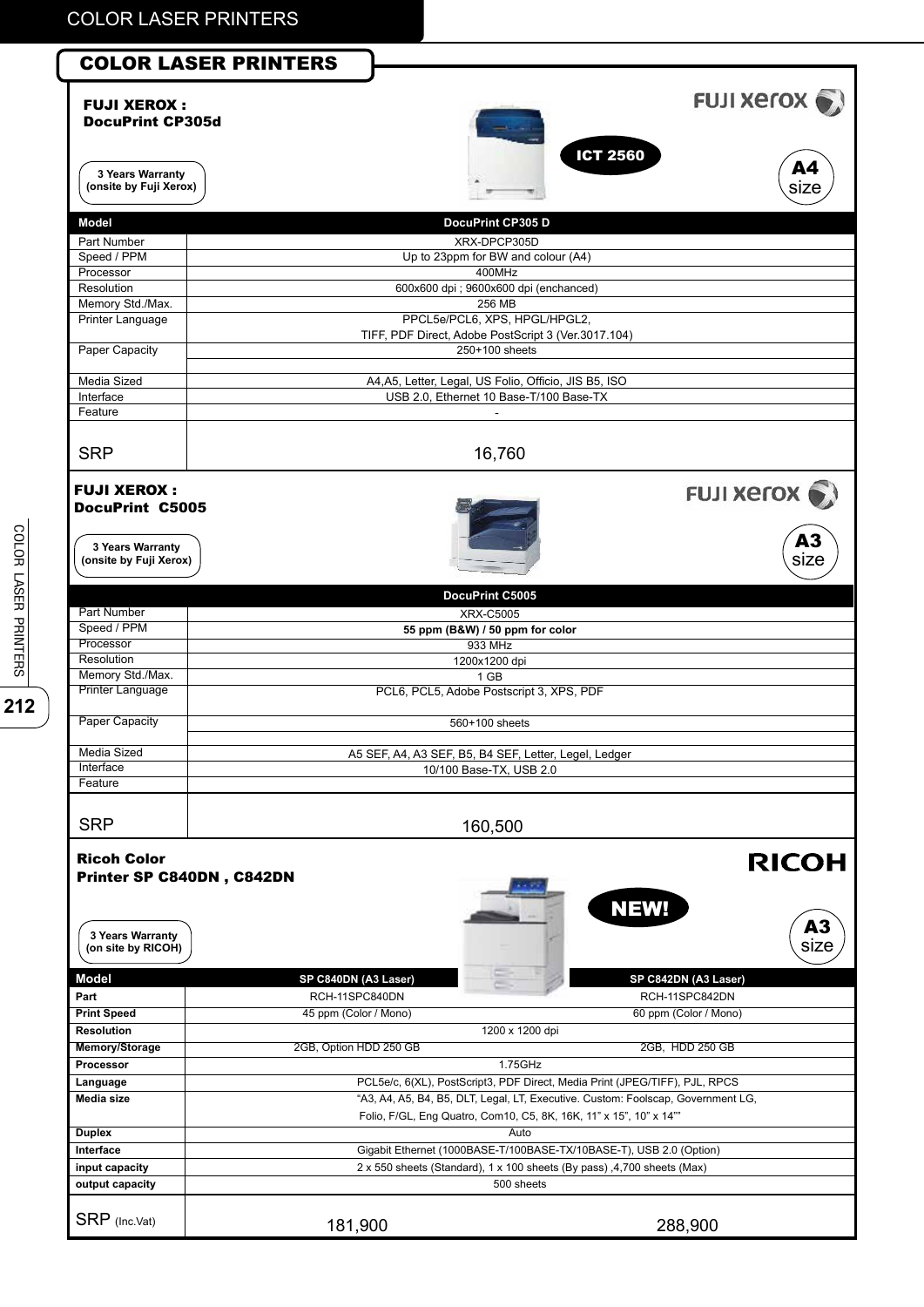|                                                                                        | <b>COLOR LASER PRINTERS</b>                                                                                                                                                                                 |                                                              |                                                                                                                 |
|----------------------------------------------------------------------------------------|-------------------------------------------------------------------------------------------------------------------------------------------------------------------------------------------------------------|--------------------------------------------------------------|-----------------------------------------------------------------------------------------------------------------|
| <b>HP LaserJet Pro</b><br><b>CP1025</b><br>1 Years Warranty<br><b>DOA</b>              |                                                                                                                                                                                                             |                                                              |                                                                                                                 |
|                                                                                        |                                                                                                                                                                                                             | <b>HP LaserJet Pro CP1025</b>                                |                                                                                                                 |
| Model                                                                                  |                                                                                                                                                                                                             |                                                              |                                                                                                                 |
| Part Number                                                                            |                                                                                                                                                                                                             | HPQ-CF346A                                                   |                                                                                                                 |
| <b>Print Speed</b>                                                                     |                                                                                                                                                                                                             | Color: 4 ppm/ Mono 16 ppm<br>600 x 600 dpi                   |                                                                                                                 |
| Resolution                                                                             |                                                                                                                                                                                                             | <b>264 MHz</b>                                               |                                                                                                                 |
| Processor                                                                              |                                                                                                                                                                                                             | 32 MB                                                        |                                                                                                                 |
| Memory                                                                                 |                                                                                                                                                                                                             | NO                                                           |                                                                                                                 |
| Duplex<br>Paper Sizes                                                                  |                                                                                                                                                                                                             | A4, Letter, Legal, US Folio, Officio, JIS B5, ISO B5,        |                                                                                                                 |
| Paper input/output                                                                     |                                                                                                                                                                                                             | Input:130 sheet Tray/ Output: 50-sheet                       |                                                                                                                 |
| Interfaces                                                                             |                                                                                                                                                                                                             | Hi-speed USB 2.0                                             |                                                                                                                 |
|                                                                                        |                                                                                                                                                                                                             |                                                              |                                                                                                                 |
| <b>SRP</b>                                                                             |                                                                                                                                                                                                             | 9,700 (Inc. Vat)                                             |                                                                                                                 |
| 200 M252n, M252dw<br>3 Years DOA<br>Warranty                                           |                                                                                                                                                                                                             |                                                              |                                                                                                                 |
| Model                                                                                  | HP Color LaserJet Pro 200 M252n                                                                                                                                                                             |                                                              | HP Color LaserJet Pro 200 M252dw                                                                                |
| Part Number                                                                            | HPQ-B4A21A                                                                                                                                                                                                  |                                                              | HPQ-B4A22A                                                                                                      |
| Print speed                                                                            | Up to 18 ppm;                                                                                                                                                                                               |                                                              | Up to 19 ppm;                                                                                                   |
| <b>Print Resolution</b>                                                                | Up to $600 \times 600$ dpi                                                                                                                                                                                  |                                                              | Up to $600 \times 600$ dpi                                                                                      |
| Input                                                                                  | Input: 150 sheets                                                                                                                                                                                           |                                                              | Input: 150 sheets                                                                                               |
| Output                                                                                 | Output: 100 sheets                                                                                                                                                                                          |                                                              | Output: 100 sheets                                                                                              |
| Two-sided Printing                                                                     | Manual (driver support provided)                                                                                                                                                                            |                                                              | Automatic (standard)                                                                                            |
| Memory , standard<br>Processor speed                                                   | 128 MB                                                                                                                                                                                                      |                                                              | 256 MB                                                                                                          |
| <b>Print Languages</b>                                                                 | 800 MHz<br>HP PCL 6, HP PCL 5c, HP postscript level 3 emulation,                                                                                                                                            |                                                              | 800 MHz<br>HP PCL 6, HP PCL 5c, HP postscript level 3 emulation,                                                |
|                                                                                        | PCLm, PDF, URF, Native Office                                                                                                                                                                               |                                                              | PCLm, PDF, URF, Native Office                                                                                   |
| Connectivity                                                                           | Hi-Speed USB 2.0 port; built-in Fast Ethernet 10/100Base-TX network<br>port, HP ePrint, Apple AirPrint™, Mopria-certified, Mobile Apps, Via built-in<br>10/100 Base-TX Ethernet; authentication via 802.11x |                                                              | Hi-Speed USB 2.0 port, built-in Fast Ethernet<br>10/100Base-TX network port, Host USB,<br>wireless 802.11 b/g/n |
| <b>SRP</b>                                                                             | 13,250 (in. Vat)                                                                                                                                                                                            |                                                              | 20,300 (in. Vat)                                                                                                |
| <b>HP Color LaserJet Pro</b><br>M452nw / M452dn<br><b>M452dw</b><br><b>Description</b> | <b>M452nw</b>                                                                                                                                                                                               | εħ<br><b>M452dn</b>                                          | Ø<br>M452dw                                                                                                     |
| <b>Part Number</b>                                                                     | HPI-CF388A                                                                                                                                                                                                  | HPI-CF389A                                                   | HPI-CF394A                                                                                                      |
| <b>Print Speed</b>                                                                     |                                                                                                                                                                                                             | Up to 28 ppm (Black, Color Letter: ISO/Best Quality)         |                                                                                                                 |
| Processor                                                                              |                                                                                                                                                                                                             | 1200 MHz                                                     |                                                                                                                 |
| <b>Paper Trays</b>                                                                     | standard: 2 / Max: 3                                                                                                                                                                                        |                                                              |                                                                                                                 |
| <b>Input Capacity</b>                                                                  |                                                                                                                                                                                                             | Input Standard): 300 sheets / Max: 850 sheets                |                                                                                                                 |
| <b>Output Capacity,</b>                                                                |                                                                                                                                                                                                             | Output: 150 sheets                                           |                                                                                                                 |
| <b>Two-Sided Print</b>                                                                 | Manual<br>Automatic (standard)<br>Automatic (standard)                                                                                                                                                      |                                                              |                                                                                                                 |
| <b>Print Quality</b>                                                                   |                                                                                                                                                                                                             | colour (Best) 600 x 600 dpi, Up to 38,400 x 600 enhanced dpi |                                                                                                                 |
| <b>Connectivity, Std</b>                                                               | Hi-Speed USB 2.0, built-in                                                                                                                                                                                  | Hi-Speed USB 2.0, built-in                                   | Hi-Speed USB 2.0, Host USB, built-in                                                                            |
|                                                                                        | Gigabit Ethernet 10/100/1000 Base-TX,                                                                                                                                                                       | Gigabit Ethernet 10/100/1000 Base-TX,                        | Gigabit Ethernet 10/100/1000 Base-TX                                                                            |
|                                                                                        | Easy-access USB, wireless                                                                                                                                                                                   | Easy-access USB                                              | network port, Easy-access USB, wireless                                                                         |
|                                                                                        |                                                                                                                                                                                                             | Standard: 256 MB NAND Flash / Max: 128 MB DRAM               |                                                                                                                 |
| Memory                                                                                 |                                                                                                                                                                                                             |                                                              |                                                                                                                 |
| Warranty                                                                               |                                                                                                                                                                                                             | 1yr, onsite                                                  |                                                                                                                 |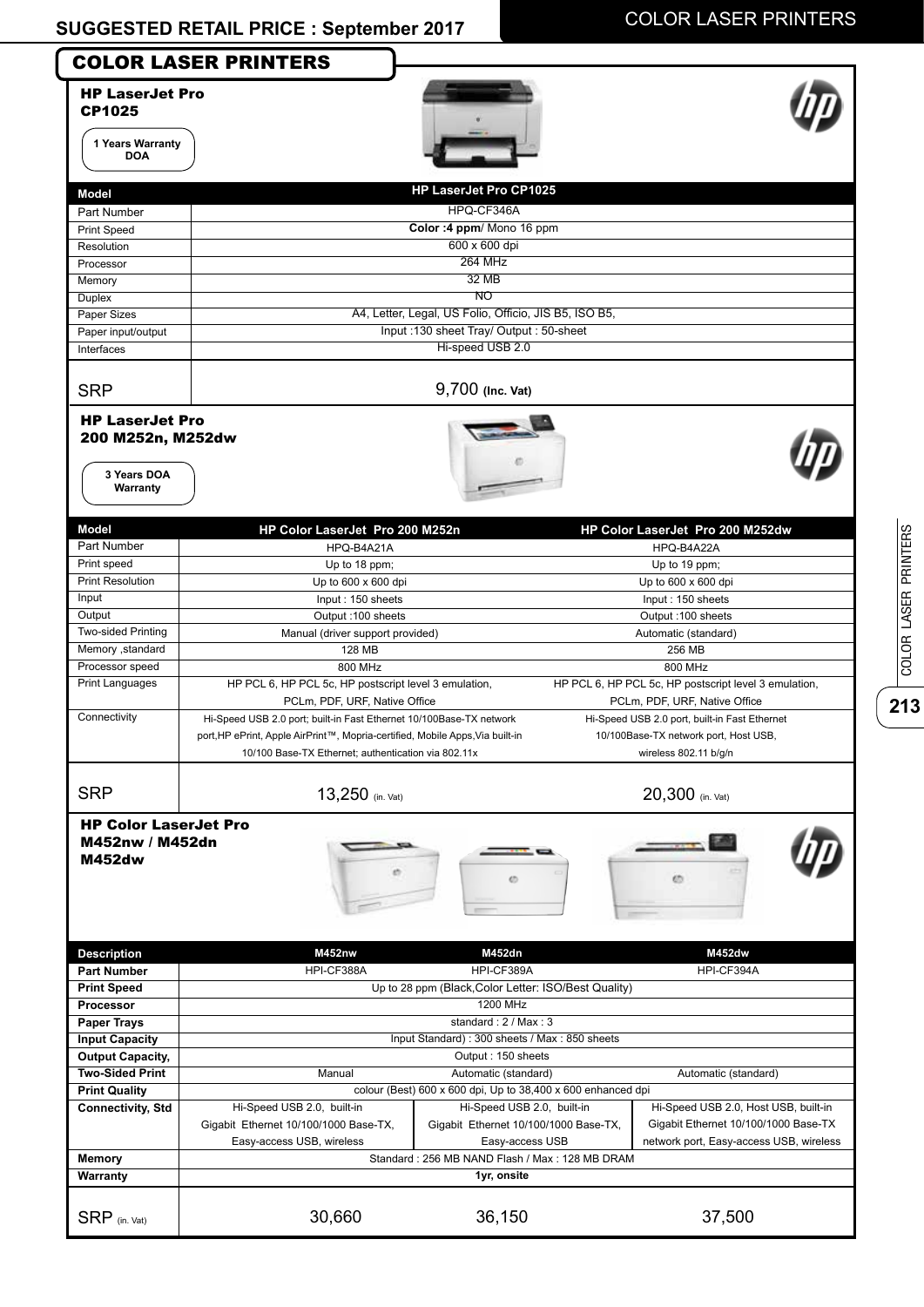HP Color LaserJet Pro M552dn / M553n M553dn







| <b>Description</b>       | M552dn                    | M553n                                                                        | M553dn               |  |
|--------------------------|---------------------------|------------------------------------------------------------------------------|----------------------|--|
| <b>Part Number</b>       | HPQ-B5L23A                | HPQ-B5L24A                                                                   | HPQ-B5L25A           |  |
| <b>Print Speed</b>       |                           | Up to 33 ppm black $(A4)$                                                    | Up to 40 ppm         |  |
| Processor                |                           | $1.2$ GHz                                                                    |                      |  |
| <b>Paper Trays</b>       | 2/3                       | 2/5                                                                          | 2/5                  |  |
| <b>Input Capacity</b>    | 650 sheets / 1,200 sheets | 650 sheets / 2,300 sheets                                                    |                      |  |
| <b>Output Capacity,</b>  |                           | 250 sheets                                                                   |                      |  |
| <b>Two-Sided Print</b>   | Automatic (standard)      | Manual (driver support provided)                                             | Automatic (standard) |  |
| <b>Print Quality</b>     |                           | Up to 1200 x 1200 dpi                                                        |                      |  |
| <b>Connectivity, Std</b> |                           | Hi-Speed USB 2.0 port; Built-in Fast Ethernet /100/1000 Base-TX network port |                      |  |
|                          |                           |                                                                              |                      |  |
| <b>Memory</b>            | 1 GB                      | 1 GB / 2 GB                                                                  | 1 GB / 2 GB          |  |
| Warranty                 | 3yrs, onsite              | 3yrs, onsite                                                                 | 3yrs, onsite         |  |
|                          |                           |                                                                              |                      |  |
| $SRP$ (in. Vat)          | 35,310                    | 37,900                                                                       | 46,900               |  |

#### HP Color LaserJet Enterprise CP4025 Series Printers





**3 Year Warranty (Onsite)**

| <b>Part Number</b><br>HPQ-CC489A<br>HPQ-CC490A<br>Black up to 35 ppm(A4 - Letter)/ Res : up to 1200x1200 dpi with HP ImageREt 3600<br>Speed / PPM<br>800 MHz<br><b>Processor</b><br>Memory Std./Max.<br>512 MB, expandable to 1 GB (1024 MB) via one 200-pin-x32 SODIMM slot<br>HP PCL 6, HP PCL 5c, HP postscript level 3 emulation, direct PDF printing v 1.4<br><b>Printer Language</b><br>Paper Input<br>100-sheet multipurpose tray, 500-sheet tray; Optional 500-sheet<br><b>Paper Output</b><br>500-sheet output bin<br><b>Media Sized</b><br>A4 / Letter / Legal / Custom<br>Interface<br>Hi-Speed USB 2.0 port, RJ-45 port (10/100/1000 Base-TX), EIO slot<br><b>Duplex printing</b><br>NO.<br><b>YES</b><br>70,900<br><b>SRP</b><br>60,900<br><b>HP Color LaserJet Enterprise</b><br><b>CP4025 Series Printers</b><br>3 Year Warranty<br>(Onsite)<br>HP Color LaserJet Ent M651n Printer<br>HP Color LaserJet Ent M651dn Printer<br><b>Description</b><br>HPQ-CZ255A<br>HPQ-CZ256A<br><b>Part Number</b><br>Up to 45 ppm<br><b>Print Speed</b><br>800 MHz<br><b>Processor</b><br>2/5<br><b>Paper Trays</b><br>600 sheets / 3,100 sheets<br><b>Input Capacity</b><br>500 sheets<br><b>Output Capacity,</b><br>Manual (driver support provided)<br>Automatic (standard)<br><b>Two-Sided Print</b><br>Up to 1200 x 1200 dpi<br><b>Print Quality</b><br>HP PCL 6, HP PCL 5, HP postscript level 3 emulation, PDF and AirPrint (URF and PDF)<br><b>Connectivity, Std</b><br>Hi-Speed device USB 2.0, 2 Host USB 2.0 (for third party connections), Accessory (for Kensington Lock), Ethernet<br>1.5 GB (system memory)<br><b>Memory</b><br>$SRP$ (in. Vat)<br>89,900<br>105,900 | <b>Model</b> | HP Color LaserJet CP4025N | HP Color LaserJet CP4025DN |  |  |
|--------------------------------------------------------------------------------------------------------------------------------------------------------------------------------------------------------------------------------------------------------------------------------------------------------------------------------------------------------------------------------------------------------------------------------------------------------------------------------------------------------------------------------------------------------------------------------------------------------------------------------------------------------------------------------------------------------------------------------------------------------------------------------------------------------------------------------------------------------------------------------------------------------------------------------------------------------------------------------------------------------------------------------------------------------------------------------------------------------------------------------------------------------------------------------------------------------------------------------------------------------------------------------------------------------------------------------------------------------------------------------------------------------------------------------------------------------------------------------------------------------------------------------------------------------------------------------------------------------------------------------------------------------------------------------------|--------------|---------------------------|----------------------------|--|--|
|                                                                                                                                                                                                                                                                                                                                                                                                                                                                                                                                                                                                                                                                                                                                                                                                                                                                                                                                                                                                                                                                                                                                                                                                                                                                                                                                                                                                                                                                                                                                                                                                                                                                                      |              |                           |                            |  |  |
|                                                                                                                                                                                                                                                                                                                                                                                                                                                                                                                                                                                                                                                                                                                                                                                                                                                                                                                                                                                                                                                                                                                                                                                                                                                                                                                                                                                                                                                                                                                                                                                                                                                                                      |              |                           |                            |  |  |
|                                                                                                                                                                                                                                                                                                                                                                                                                                                                                                                                                                                                                                                                                                                                                                                                                                                                                                                                                                                                                                                                                                                                                                                                                                                                                                                                                                                                                                                                                                                                                                                                                                                                                      |              |                           |                            |  |  |
|                                                                                                                                                                                                                                                                                                                                                                                                                                                                                                                                                                                                                                                                                                                                                                                                                                                                                                                                                                                                                                                                                                                                                                                                                                                                                                                                                                                                                                                                                                                                                                                                                                                                                      |              |                           |                            |  |  |
|                                                                                                                                                                                                                                                                                                                                                                                                                                                                                                                                                                                                                                                                                                                                                                                                                                                                                                                                                                                                                                                                                                                                                                                                                                                                                                                                                                                                                                                                                                                                                                                                                                                                                      |              |                           |                            |  |  |
|                                                                                                                                                                                                                                                                                                                                                                                                                                                                                                                                                                                                                                                                                                                                                                                                                                                                                                                                                                                                                                                                                                                                                                                                                                                                                                                                                                                                                                                                                                                                                                                                                                                                                      |              |                           |                            |  |  |
|                                                                                                                                                                                                                                                                                                                                                                                                                                                                                                                                                                                                                                                                                                                                                                                                                                                                                                                                                                                                                                                                                                                                                                                                                                                                                                                                                                                                                                                                                                                                                                                                                                                                                      |              |                           |                            |  |  |
|                                                                                                                                                                                                                                                                                                                                                                                                                                                                                                                                                                                                                                                                                                                                                                                                                                                                                                                                                                                                                                                                                                                                                                                                                                                                                                                                                                                                                                                                                                                                                                                                                                                                                      |              |                           |                            |  |  |
|                                                                                                                                                                                                                                                                                                                                                                                                                                                                                                                                                                                                                                                                                                                                                                                                                                                                                                                                                                                                                                                                                                                                                                                                                                                                                                                                                                                                                                                                                                                                                                                                                                                                                      |              |                           |                            |  |  |
|                                                                                                                                                                                                                                                                                                                                                                                                                                                                                                                                                                                                                                                                                                                                                                                                                                                                                                                                                                                                                                                                                                                                                                                                                                                                                                                                                                                                                                                                                                                                                                                                                                                                                      |              |                           |                            |  |  |
|                                                                                                                                                                                                                                                                                                                                                                                                                                                                                                                                                                                                                                                                                                                                                                                                                                                                                                                                                                                                                                                                                                                                                                                                                                                                                                                                                                                                                                                                                                                                                                                                                                                                                      |              |                           |                            |  |  |
|                                                                                                                                                                                                                                                                                                                                                                                                                                                                                                                                                                                                                                                                                                                                                                                                                                                                                                                                                                                                                                                                                                                                                                                                                                                                                                                                                                                                                                                                                                                                                                                                                                                                                      |              |                           |                            |  |  |
|                                                                                                                                                                                                                                                                                                                                                                                                                                                                                                                                                                                                                                                                                                                                                                                                                                                                                                                                                                                                                                                                                                                                                                                                                                                                                                                                                                                                                                                                                                                                                                                                                                                                                      |              |                           |                            |  |  |
|                                                                                                                                                                                                                                                                                                                                                                                                                                                                                                                                                                                                                                                                                                                                                                                                                                                                                                                                                                                                                                                                                                                                                                                                                                                                                                                                                                                                                                                                                                                                                                                                                                                                                      |              |                           |                            |  |  |
|                                                                                                                                                                                                                                                                                                                                                                                                                                                                                                                                                                                                                                                                                                                                                                                                                                                                                                                                                                                                                                                                                                                                                                                                                                                                                                                                                                                                                                                                                                                                                                                                                                                                                      |              |                           |                            |  |  |
|                                                                                                                                                                                                                                                                                                                                                                                                                                                                                                                                                                                                                                                                                                                                                                                                                                                                                                                                                                                                                                                                                                                                                                                                                                                                                                                                                                                                                                                                                                                                                                                                                                                                                      |              |                           |                            |  |  |
|                                                                                                                                                                                                                                                                                                                                                                                                                                                                                                                                                                                                                                                                                                                                                                                                                                                                                                                                                                                                                                                                                                                                                                                                                                                                                                                                                                                                                                                                                                                                                                                                                                                                                      |              |                           |                            |  |  |
|                                                                                                                                                                                                                                                                                                                                                                                                                                                                                                                                                                                                                                                                                                                                                                                                                                                                                                                                                                                                                                                                                                                                                                                                                                                                                                                                                                                                                                                                                                                                                                                                                                                                                      |              |                           |                            |  |  |
|                                                                                                                                                                                                                                                                                                                                                                                                                                                                                                                                                                                                                                                                                                                                                                                                                                                                                                                                                                                                                                                                                                                                                                                                                                                                                                                                                                                                                                                                                                                                                                                                                                                                                      |              |                           |                            |  |  |
|                                                                                                                                                                                                                                                                                                                                                                                                                                                                                                                                                                                                                                                                                                                                                                                                                                                                                                                                                                                                                                                                                                                                                                                                                                                                                                                                                                                                                                                                                                                                                                                                                                                                                      |              |                           |                            |  |  |
|                                                                                                                                                                                                                                                                                                                                                                                                                                                                                                                                                                                                                                                                                                                                                                                                                                                                                                                                                                                                                                                                                                                                                                                                                                                                                                                                                                                                                                                                                                                                                                                                                                                                                      |              |                           |                            |  |  |
|                                                                                                                                                                                                                                                                                                                                                                                                                                                                                                                                                                                                                                                                                                                                                                                                                                                                                                                                                                                                                                                                                                                                                                                                                                                                                                                                                                                                                                                                                                                                                                                                                                                                                      |              |                           |                            |  |  |
|                                                                                                                                                                                                                                                                                                                                                                                                                                                                                                                                                                                                                                                                                                                                                                                                                                                                                                                                                                                                                                                                                                                                                                                                                                                                                                                                                                                                                                                                                                                                                                                                                                                                                      |              |                           |                            |  |  |
|                                                                                                                                                                                                                                                                                                                                                                                                                                                                                                                                                                                                                                                                                                                                                                                                                                                                                                                                                                                                                                                                                                                                                                                                                                                                                                                                                                                                                                                                                                                                                                                                                                                                                      |              |                           |                            |  |  |
|                                                                                                                                                                                                                                                                                                                                                                                                                                                                                                                                                                                                                                                                                                                                                                                                                                                                                                                                                                                                                                                                                                                                                                                                                                                                                                                                                                                                                                                                                                                                                                                                                                                                                      |              |                           |                            |  |  |